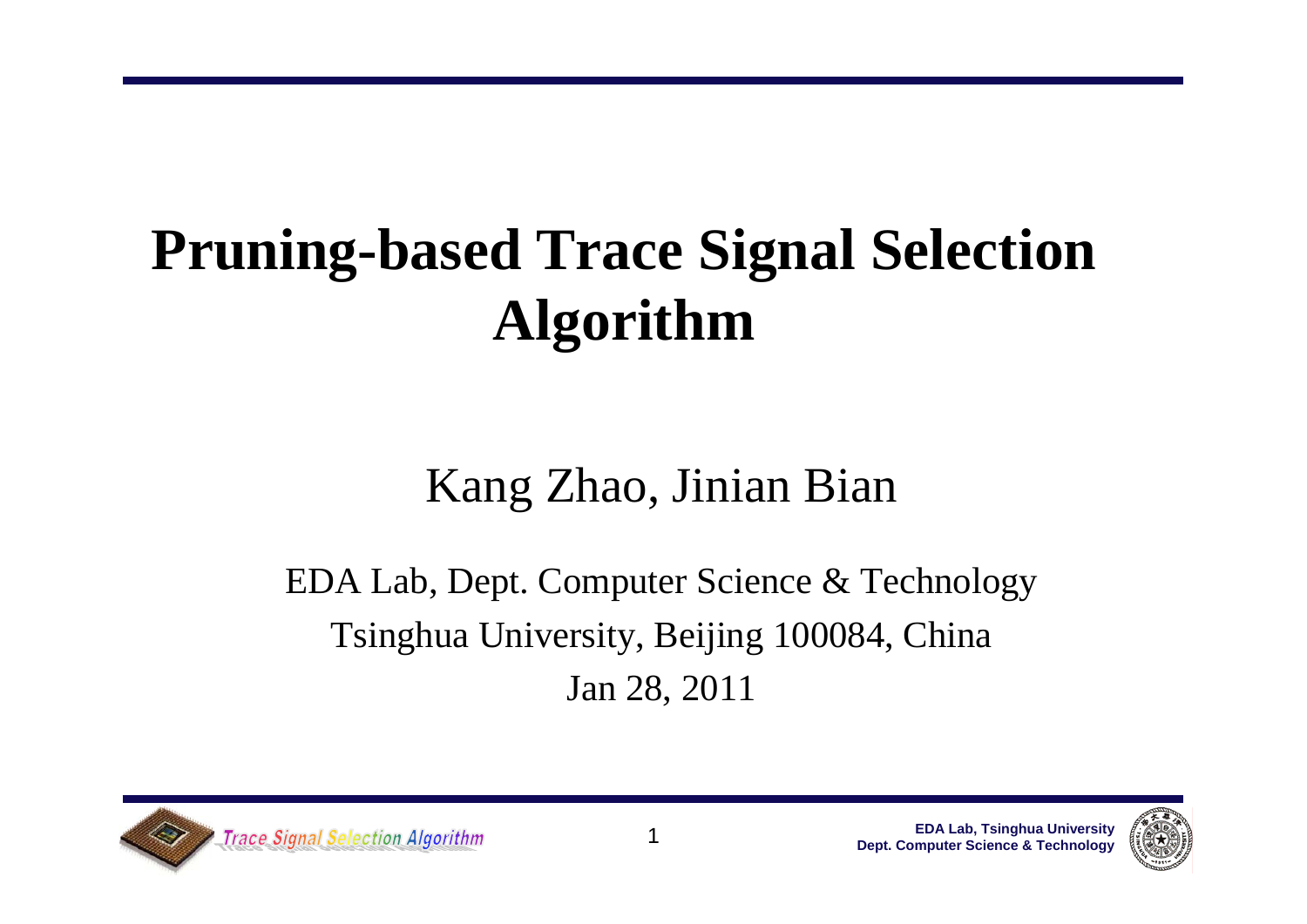- Introduction
- Algorithm
- Experiments
- Conclusion



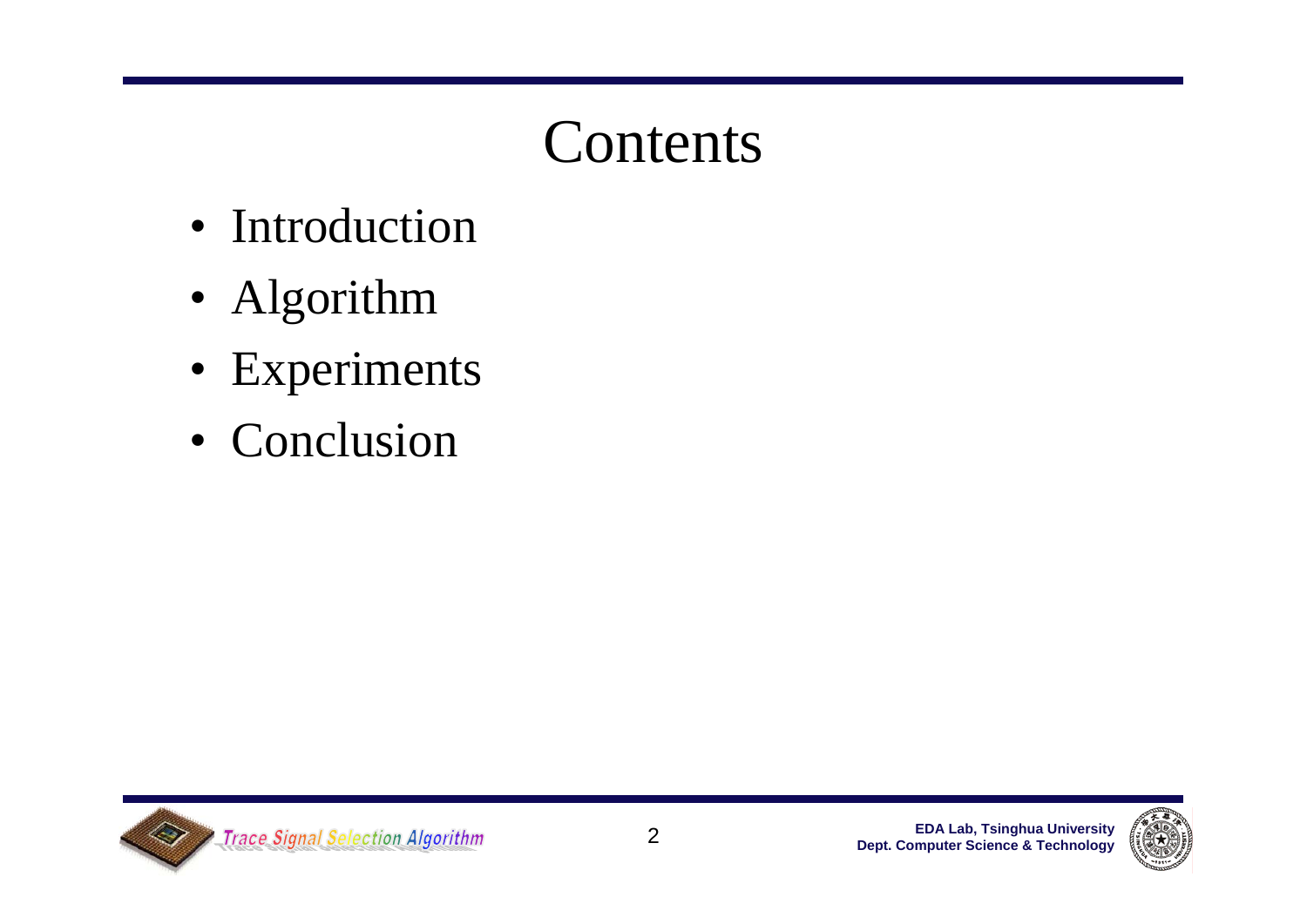- Introduction
- Algorithm
- Experiments
- Conclusion



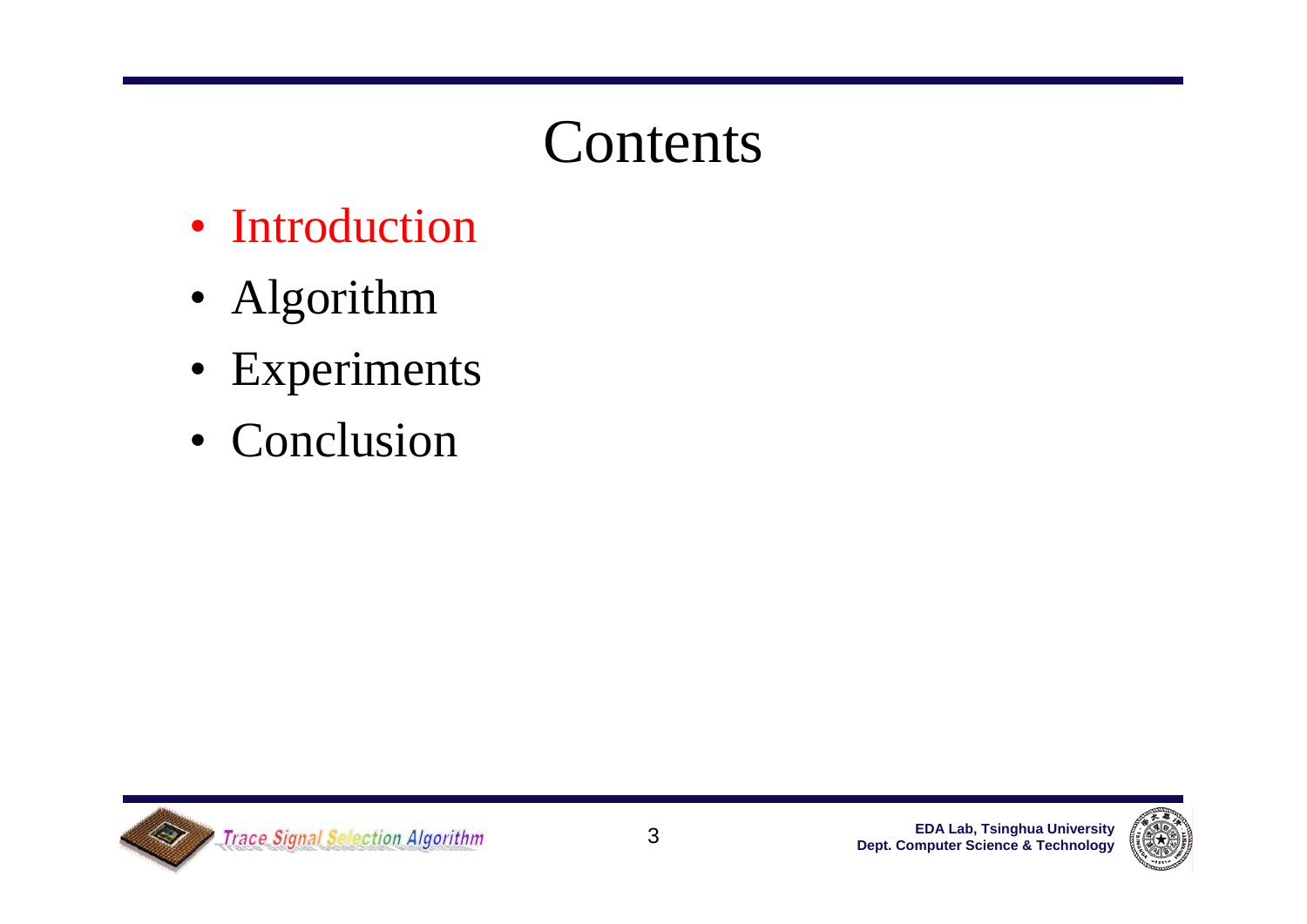# Background

- Silicon debug
	- –Pre-silicon validation: functional and timing errors
	- Post-silicon validation: functional and electronic errors
- Motivation
	- Identify the bugs effectively
	- Know each state for each signal in the circuits
	- Enhance the visibility of the circuits



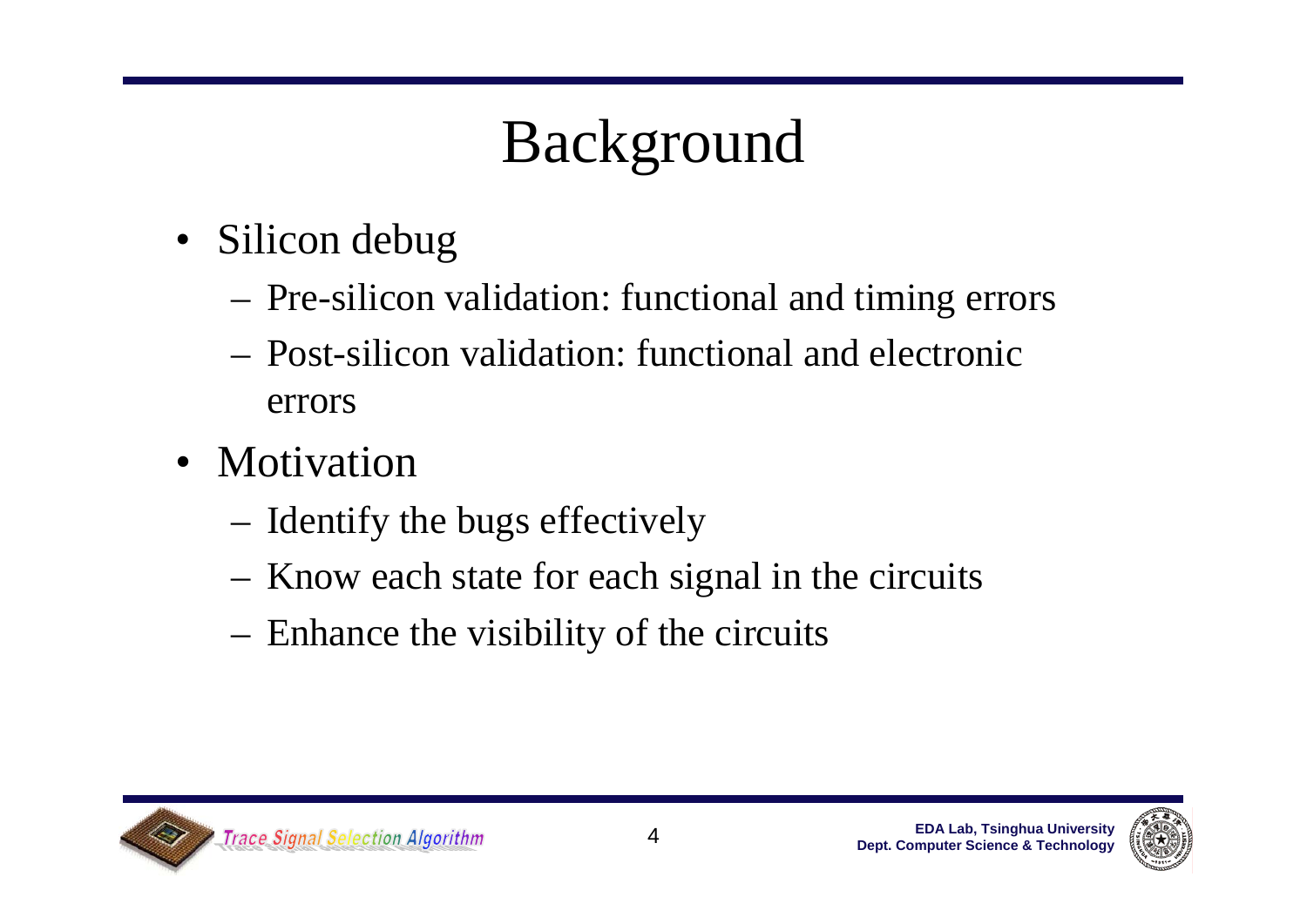### General Method

- Monitor and trace some internal signals
	- The values of those signals are stored in the trace buffer
	- Estimate the values and states of other signals based on an analysis on the trace signals
- Advantage & Limitation
	- Advantage: need not large buffer to store many signals
	- Advantage: low cost and high efficiency
	- Limitation: the number of trace signals are limited due to the trace buffer
- Focus: how to select a limited set of trace signals



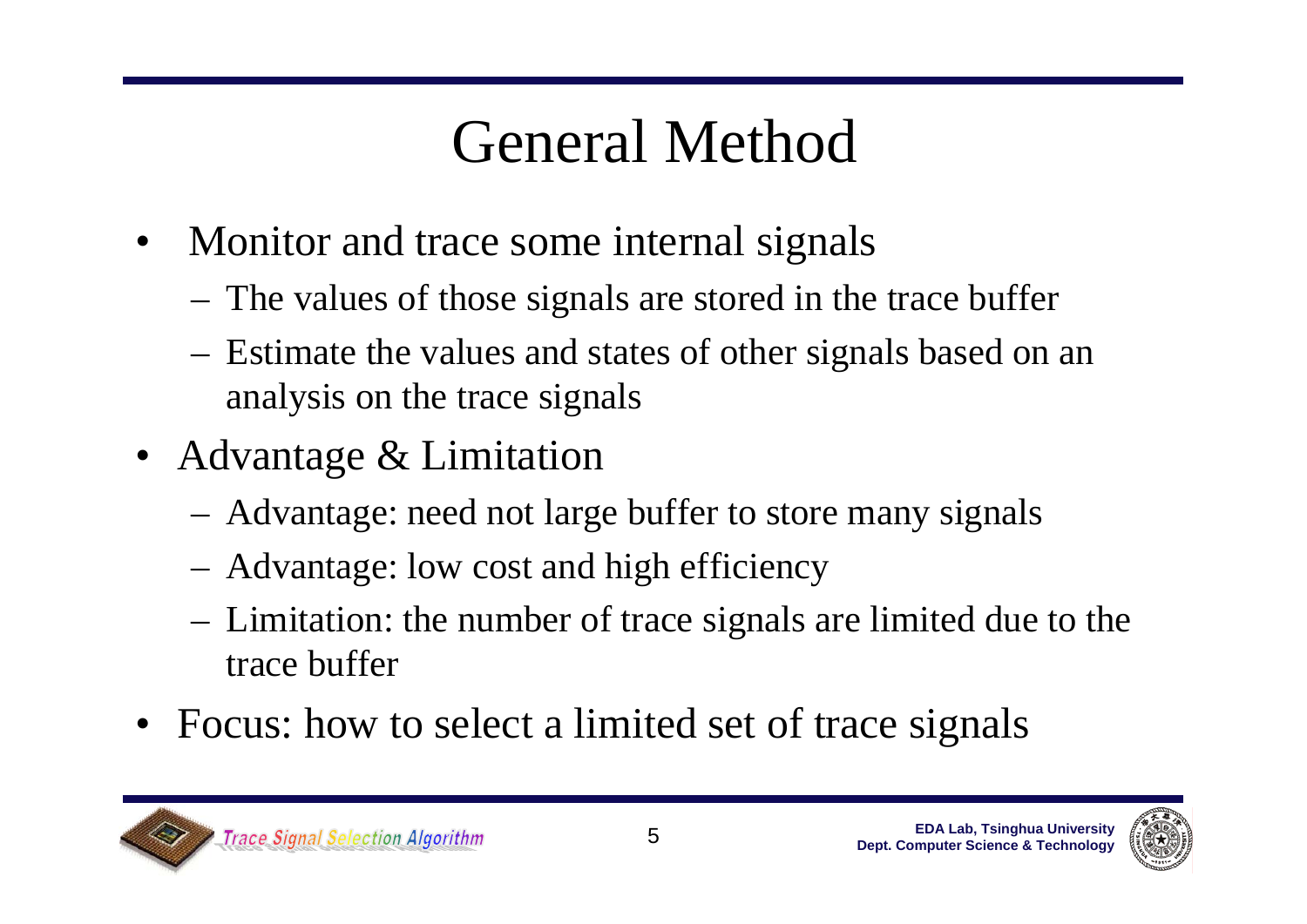### Problem

- Problem
	- $-$  Given the circuit with *n* FFs, find a subset of trace signals not exceeding *k*, so that the restoration ratio *<sup>r</sup>* is maximum
- • Focus
	- How to select limited trace signals, so we can view more states in the circuit





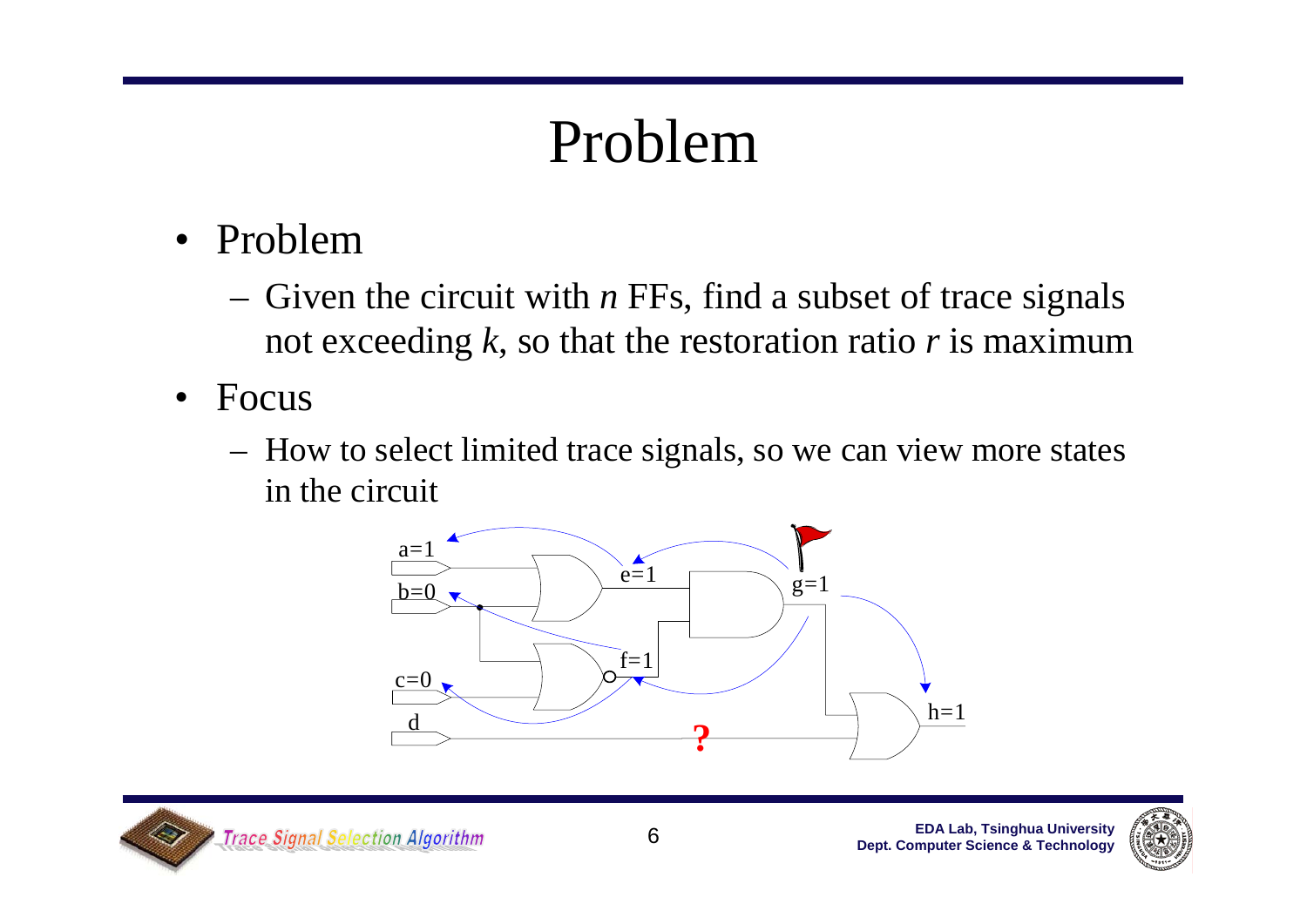### Related works

7

- • Two restorations
	- Forward: F0/F1
	- Backward: B0/B1
	- $-$  Restoration ratio: ( $N_{\text{trace}}+N_{\text{restore}}$ )/ $N_{\text{restore}}$
- • Method
	- Sum up all restorations for each FF
	- Select the biggest one as the trace signal
	- The restoration ratio is used to measure the quality of the final results

H. F. Ko and N. Nicolici. "Automated Trace Signals Identification and State Restoration for Improving Observability in Post-Silicon Validation". Proc. IEEE/ACM Design, Automation, and Test in Europe (DATE), 2008.

**Trace Signal Selection Algorithm** 





 $F0(c) = \max\{F0(a), F0(b)\}\$ 



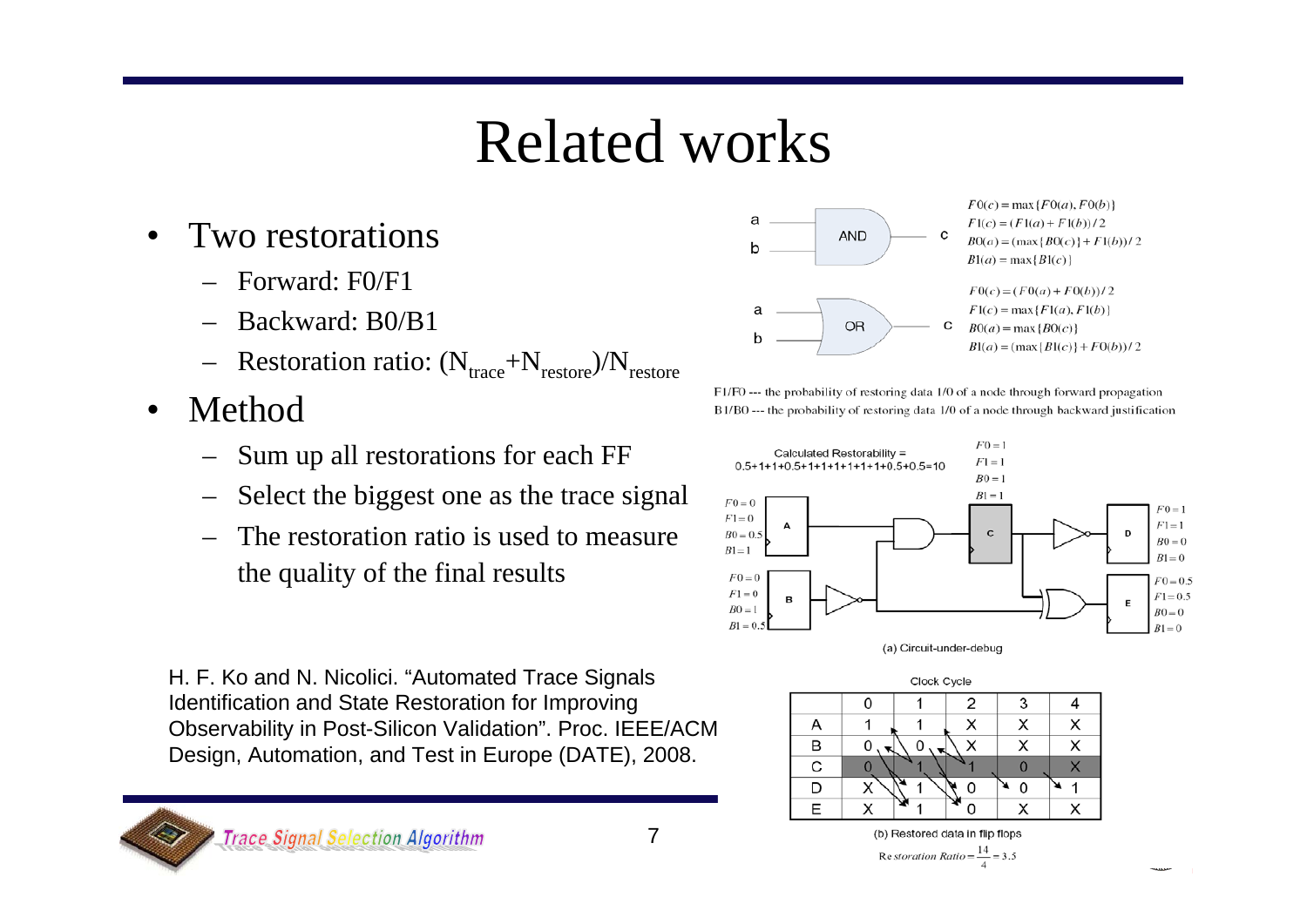### Related works

- • Accurate restorations
	- *RV* is used to replace the *F* and *B*
	- *RV*=*P*\*(*F*+*B*-*F*\**B*)
	- P means the probability in the functional mode
- • Method
	- Sum up all restorations
	- Select the biggest one as the trace
- • Advantage
	- The conditional probability can consider the two directions together
	- *P* can reduce the additional effect of the initial values



 $RV0(c) = [V0(a)+V0(b)-V0(a)*V0(b)]/[1-P1(a)*P1(b)]$  $RV1(c) = [V1(a)*V1(b)]/[P1(a)*P1(b)]$  $RV0(a) = R0(c)*V1(b)$  $RV1(a) = V1(c)/P1(a)$ 



X. Liu and Q. Xu. "Trace Signal Selection for Visibility Enhancement in Post-Silicon Validation". Proc. IEEE/ACM Design, Automation, and Test in Europe (DATE), 2009.



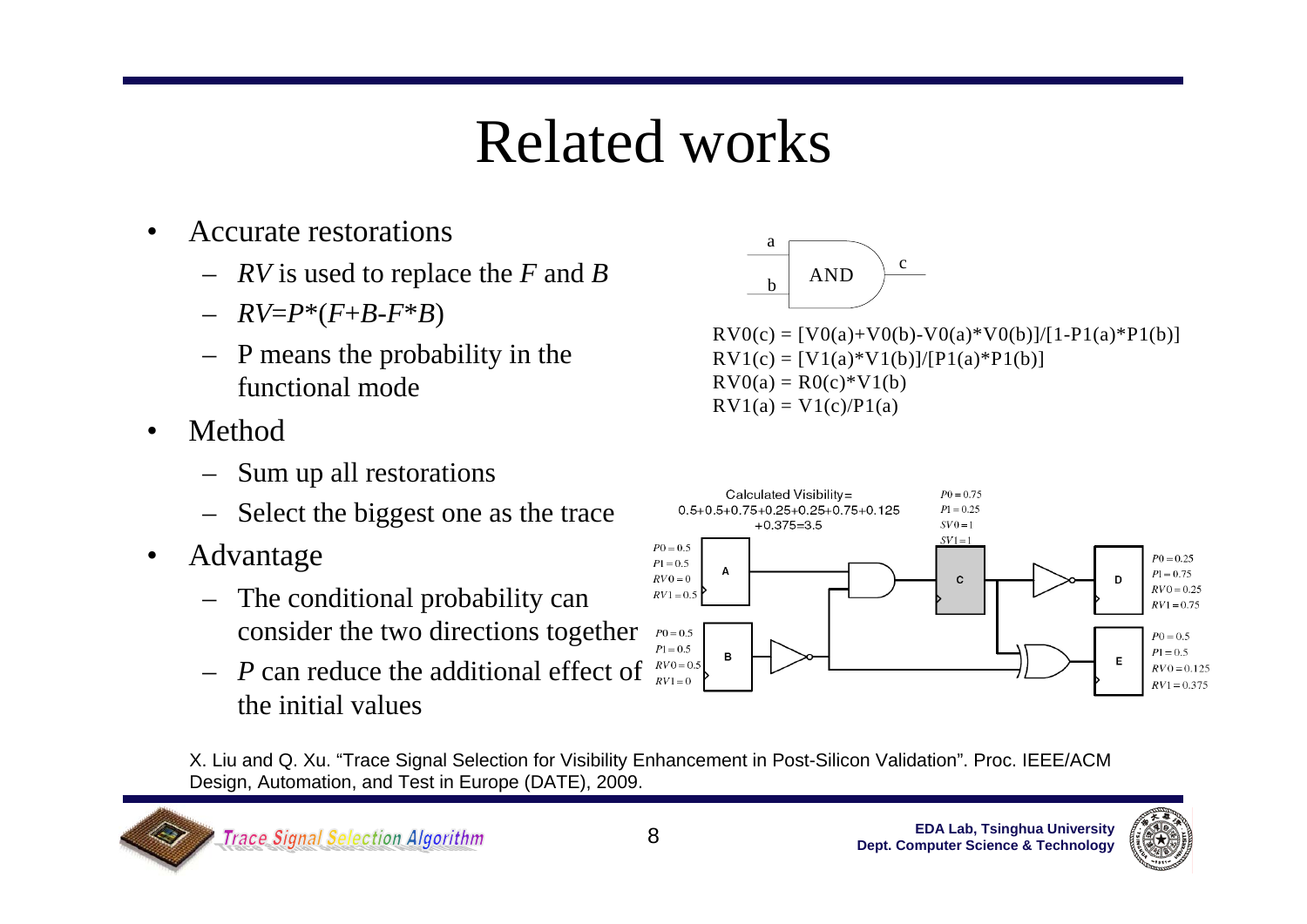### Limitations

- • Greedy trace signal selection
	- Fist select the signal *<sup>a</sup>* which can get the biggest restoration ratio
	- Then, fix the signal *a*; select another signal *b* which can get another biggest restoration ratio

…

- • Limitation
	- The signal a may be not the best selection although it is the best choice for the first iteration
	- The previous choice will affect the following iterations
	- The greedy strategy can only get a better result



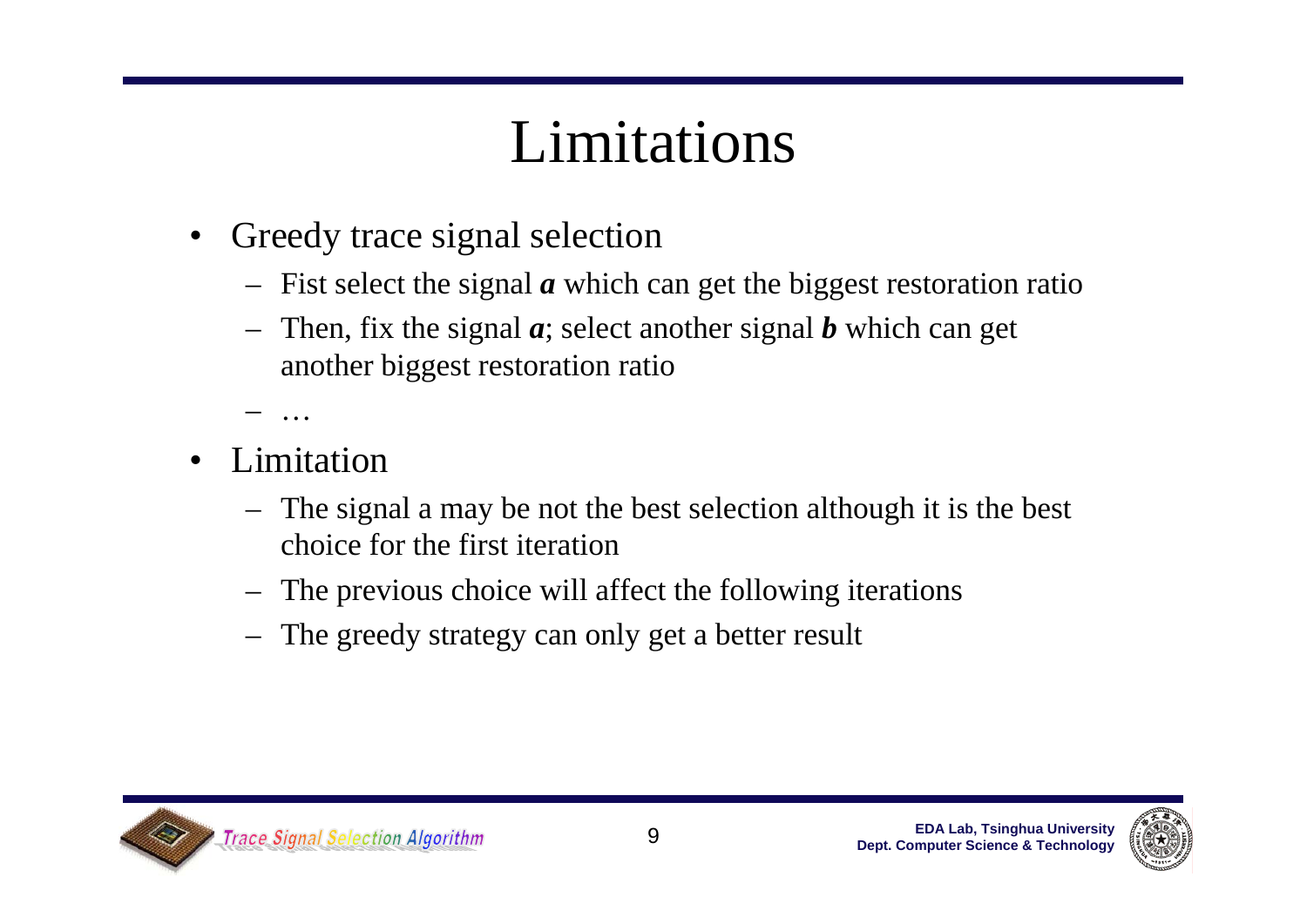- Introduction
- Algorithm
- Experiments
- Conclusion



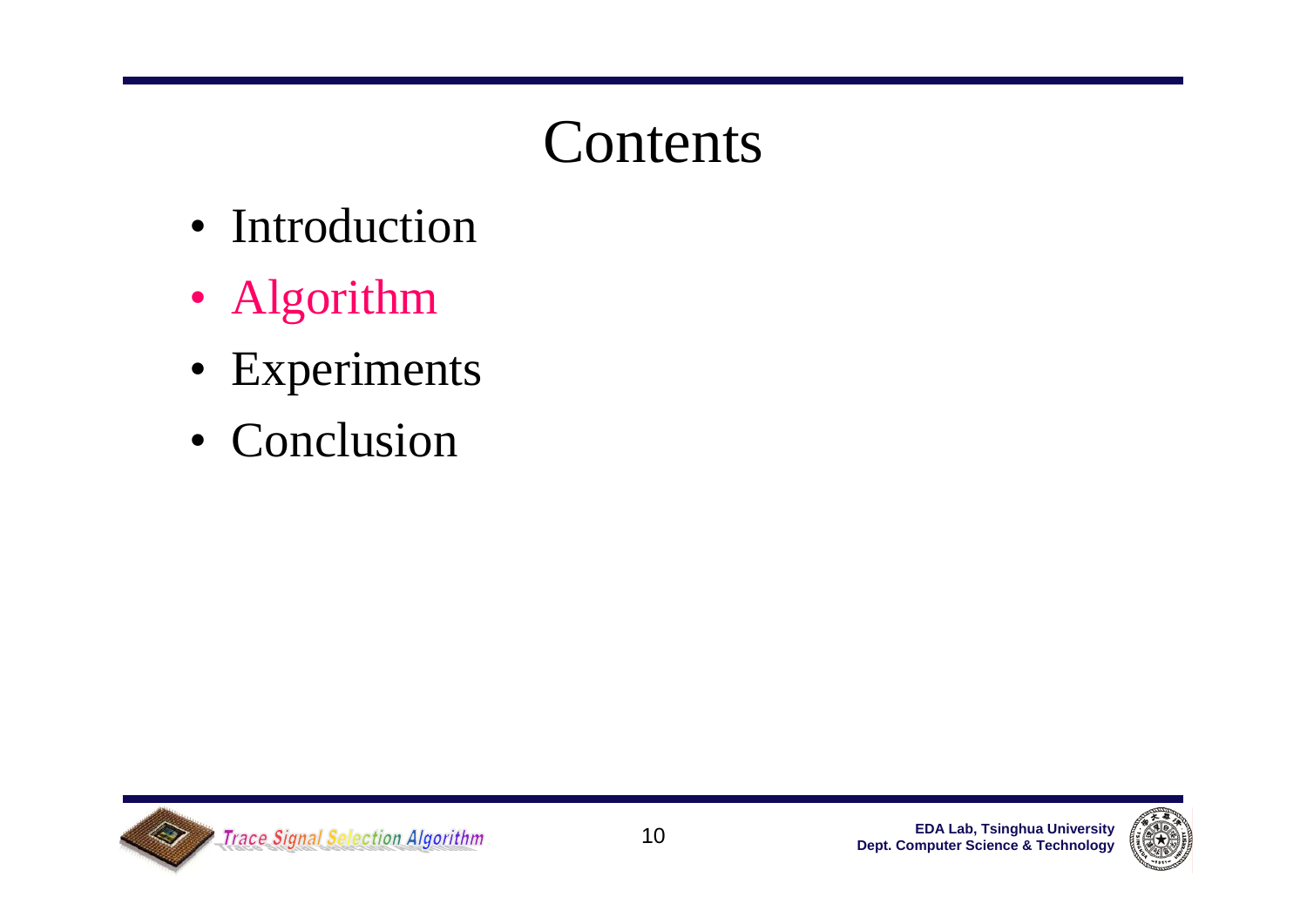### Strategy

- • Three steps
	- – Compute the restoration range for each signal
	- – Generate the constraints based on the candidate trace signals
	- – Compare the effects based on different combinations, find the better one
- $\bullet$  Restoration range
	- – $R(x)=\{y \mid y \text{ can be restored by } x\}$



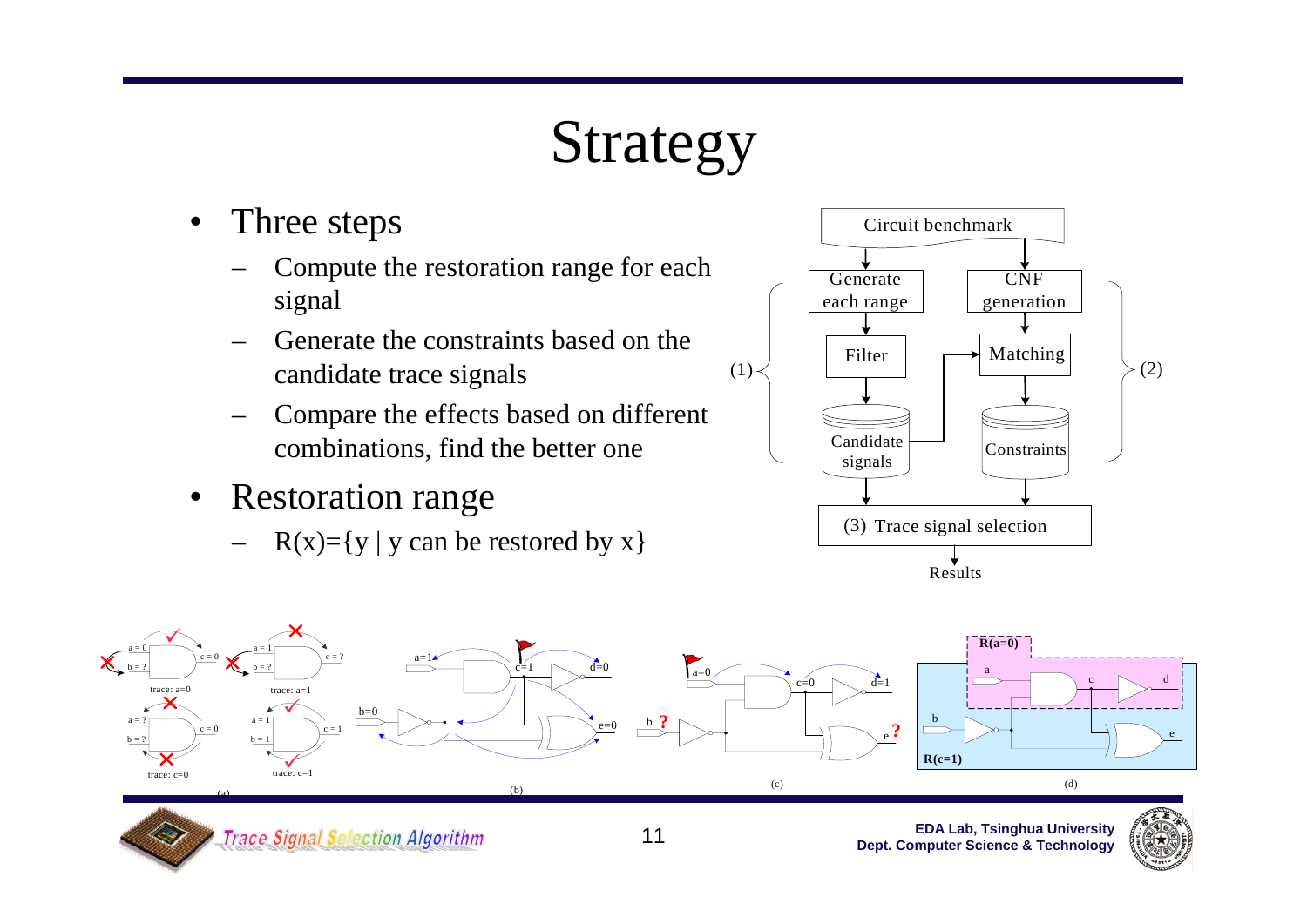### Candidate generation – restoration range

- $\bullet$ **Theorem:** Let R(a) and R(b) are two different ranges. If there is no conflict,  $R(a, b) \ge R(a) \cup R(b)$ 
	- E.g. if *a*=1 and *c*=0 for the AND gate, the input *b* will be restored
	- For each gate, if the values of other signals satisfy the constraints in the figure below, the value of last signal will be restored

| <b>AND</b>                               | <b>OR</b>                                | <b>XOR</b>                                      |  |  |  |  |  |
|------------------------------------------|------------------------------------------|-------------------------------------------------|--|--|--|--|--|
| a = 1<br>$c = 0$<br>trace: $a=1$ , $c=0$ | $a=0$<br>$c = 1$<br>trace: $a=0$ , $c=1$ | $a = X$<br>$c = X$<br>h<br>trace: $a=X$ , $c=X$ |  |  |  |  |  |
| $a = 1$                                  | $a = 0$                                  | $a = X$                                         |  |  |  |  |  |
| $c = 1$                                  | $c = 0$                                  | c                                               |  |  |  |  |  |
| $b = 1$                                  | $b=0$                                    | $b = X$                                         |  |  |  |  |  |
| trace: $a=1$ , $b=1$                     | trace: $a=0$ , $b=0$                     | trace: $a=X$ , $b=X$                            |  |  |  |  |  |
| $Input = 1$                              | $Input = 0$                              | $Input = X$                                     |  |  |  |  |  |
| $Output=0$                               | $Output = 1$                             | $Output = X$                                    |  |  |  |  |  |



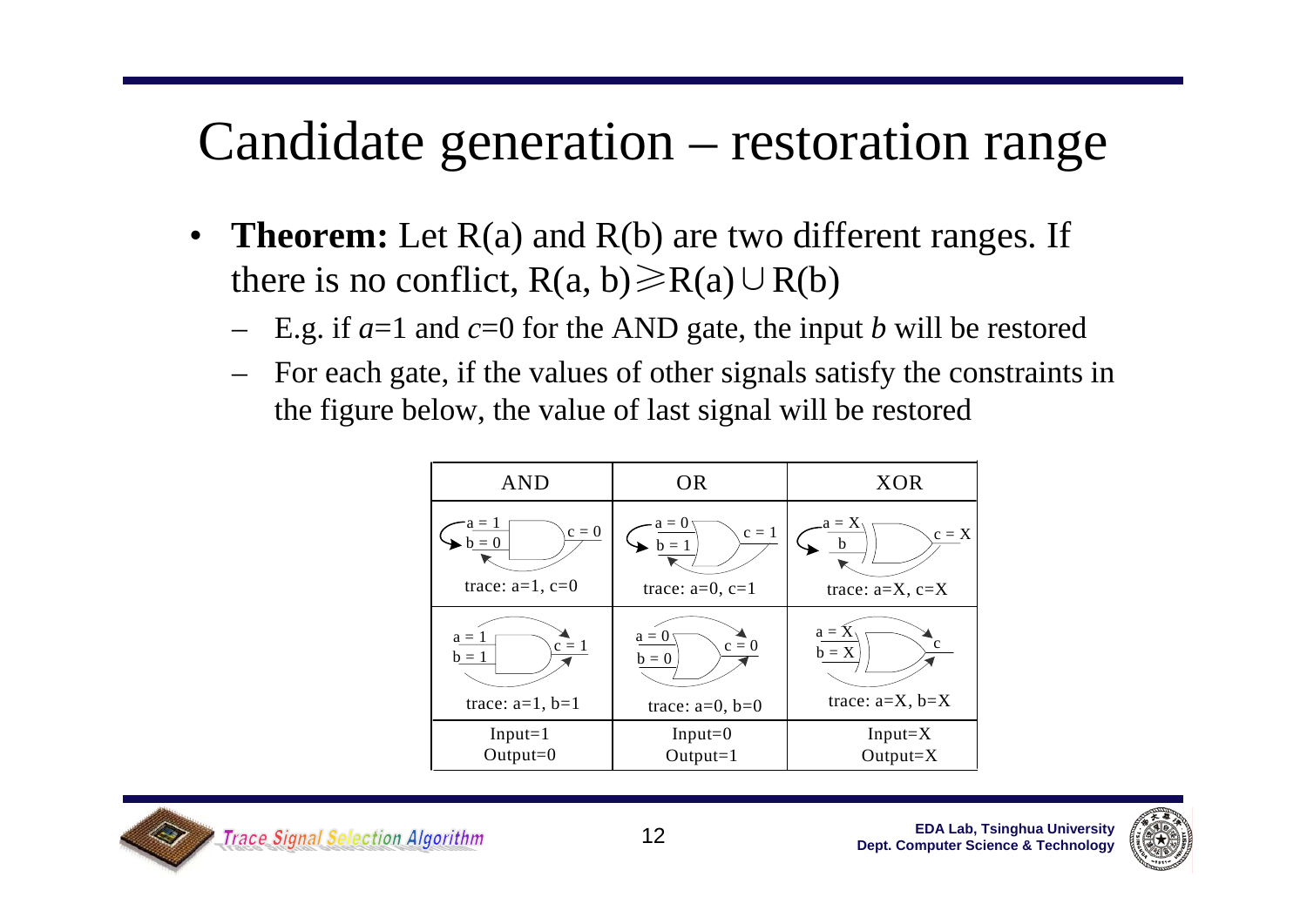### Candidate generation – range unit

- • *Add* **function:** is used to compute the restoration range, especially for the unit of ranges
	- $Range(S0+S1)=S0+Add(S0, S1,$ D)
	- D denotes the number of invisible ports
	- Once a port is restored, D=D-1 and this process will stop until  $D=1$

**Add**(Set  $S_0$ , Set  $S_1$ , Degree  $\&D$ )  $A \Leftarrow \emptyset$ ; Queue  $\Leftarrow S_1 - S_0$ ;  $1$ 2. while  $Queue$  is not empty) $\{$  $3.$  $x \leftarrow$  the top element of *Queue*;  $\overline{4}$ . Remove the top element of Queue;  $5<sub>1</sub>$ **for**(each gate *i* connecting with the node  $x$ ){ 6 **if**(*i* is not dead and *x* is potential for *i*){  $D[i] \Leftarrow D[i] - 1;$ 7. 8.  $if(D[i] = 1)$  $\mathbf{Q}_{1}$  $A \leftarrow A \cup R(y)$ ; //y is the last port of i  $10<sub>l</sub>$ Add  $R(y)$  to the end of Queue;  $11.$ Sign the gate  $i$  to be dead;  $12.$  $}/\ell$ end if 13.  $}/\ell$ end if  $}/\ell$ end for 14. }//end while 15. return  $A \cup S_1 - S_0$ ; 16.



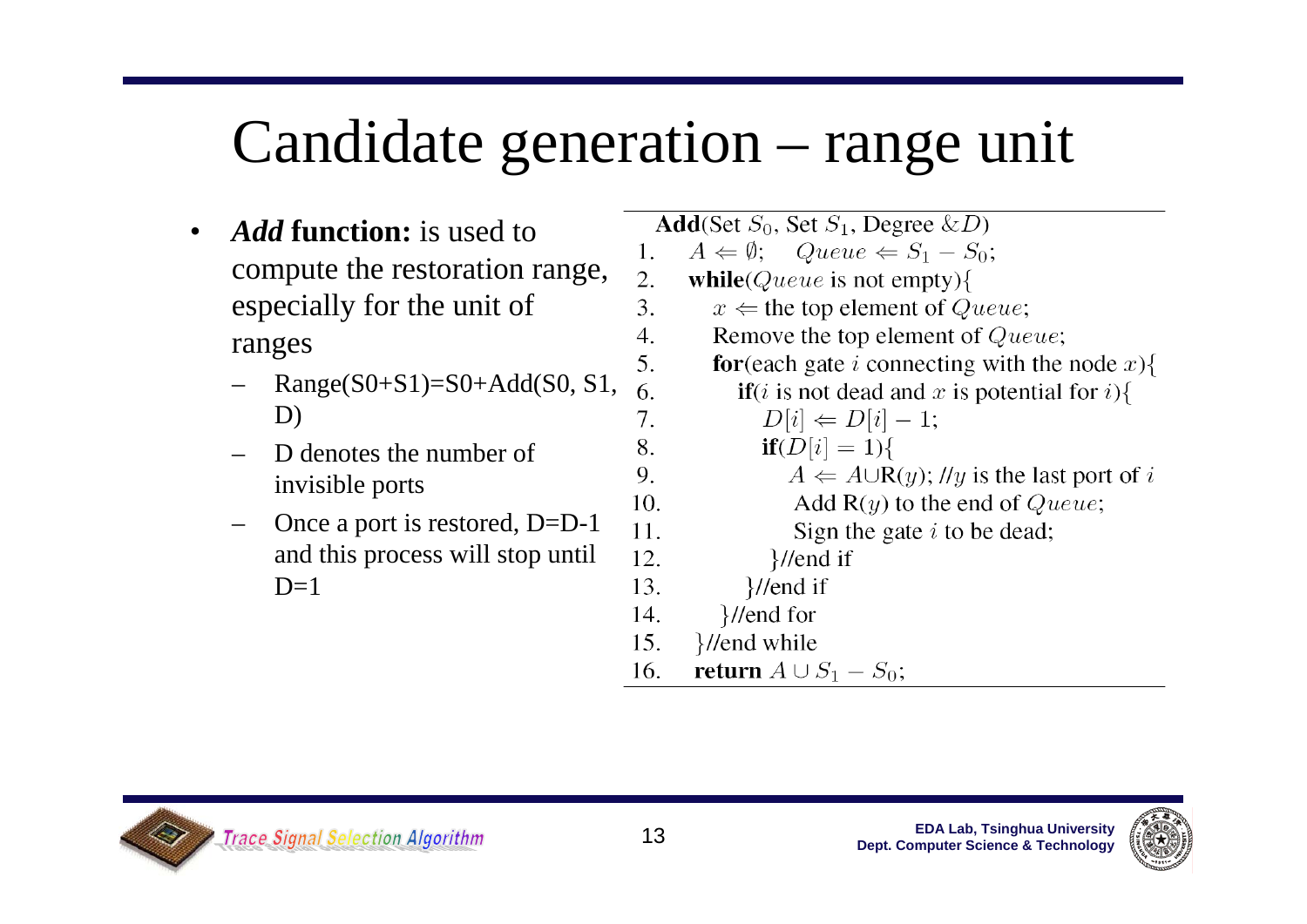### Candidate generation – filter

 $\bullet$  **Theorem:** let *<sup>a</sup>* and *b* are two different signals and there is no NOT gate between them. Then, we can get:

 $\overline{4}$ .

 $5.$ 

- $b \in R(a) \rightarrow a \notin R(b)$
- $b \in R(a) \rightarrow R(b) \subset R(a)$
- • Filter
	- If *b*∈R(*a*), R(*a*) must be larger or equal to R(*b*), and *b* can be replaced by *<sup>a</sup>*
	- If there is NOT gate between *a* and *b*, one signal can be removed

### Filter()

- $C \leftarrow$ all signals in the circuit; 1.
- 2. **for**(each two signals  $i, j$  in the circuit)
- 3.  $if(i, j \text{ are connected with a NOT gate})$

$$
C \Leftarrow C - \{ \mathsf{R}(j) \};
$$

else if $(j \in R(i))$ 

$$
C \Leftarrow C - \{R(j)\};
$$

- 7. end if
- end for 8.
- 9. return  $C$ ;



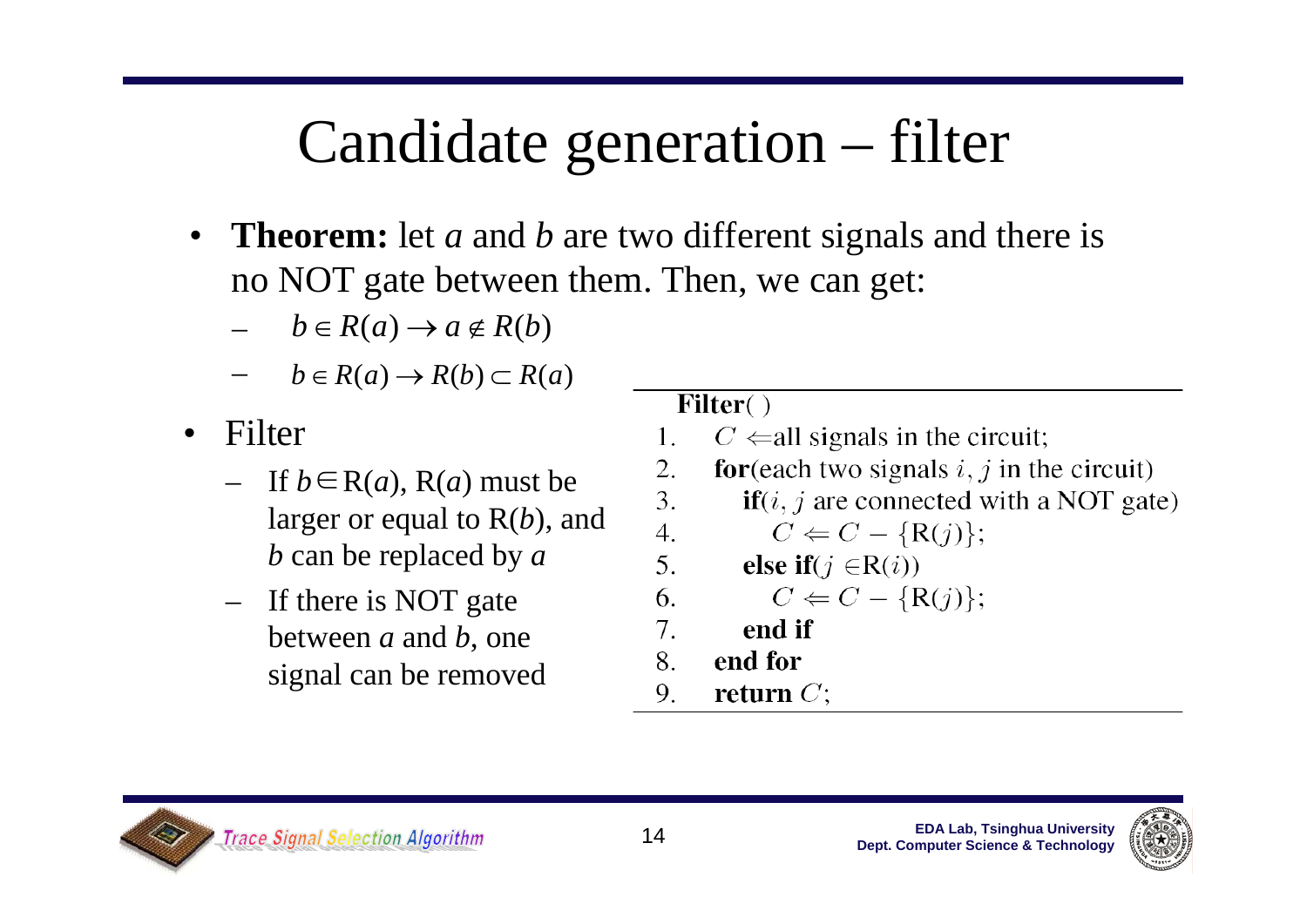### **Constraints**

- • Conjunctive normal form (CNF)
	- –Each Boolean circuit can be repressed by CNF
	- " $z=x$  AND *y*" can be repressed by:  $(\overline{z}+x)(\overline{z}+y)(z+\overline{x}+\overline{y})$
- $\bullet$  $CNF \rightarrow$  constraints
	- The constraints are generated via negative operation on each item of CNF
	- E.g. <*z*=1, *<sup>x</sup>*=0>, <*z*=1, *y*=0>, and <*z*=0, *x*=1, *y*=1>



The flow of constraints generation process



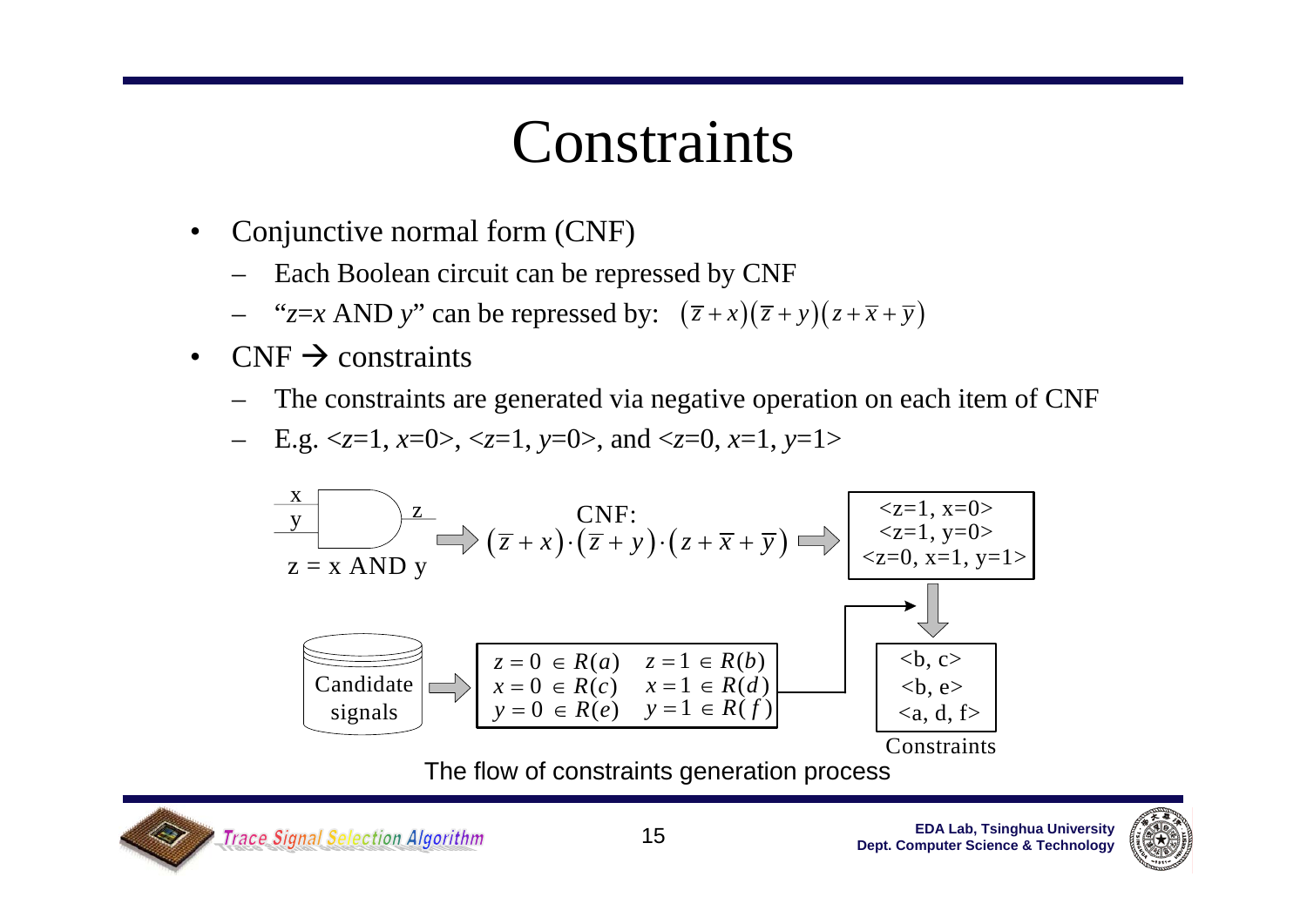# Selection Algorithm

- **Idea:** enumerate the combination with the lexicographic order. If violate the constraint, the subtree will be omitted
- $\bullet$ (1) initialization, line 1-7
- • (2) different combinations are enumerated with the lexicographic order, line 8-12
- $\bullet$  (3) once the point exceeds the scope, the exploration stop and pop the stacks, line 13- 22
- • (4) otherwise, next signal will be put into the stacks, line 23-29



|     | $\text{Sctc}$ <i>don</i> ( $\text{Sct}$ $\cup$ <sub>trace</sub> , $\text{Sitz }$ <i>n</i> , $\text{C}$ onstrama) |
|-----|------------------------------------------------------------------------------------------------------------------|
| 1.  | $V \leftarrow$ Schedule( $C_{trace}$ , Constraints);                                                             |
| 2.  | Generate a new array $A$ , and its length is $n$ ;                                                               |
| 3.  | A.push_back(V.begin); $p \leftarrow 1$ ; //p: a pointer to V                                                     |
| 4.  | Generate two empty arrays $X$ and $Y$ ;                                                                          |
| 5.  | for (each gate $i$ in the circuit)                                                                               |
| 6.  | $D[i] \leftarrow$ the total port number of i; //max degree                                                       |
| 7.  | for (each $i \in A$ ) R_push( $A[i], X, Y, D$ );                                                                 |
| 8.  | <b>while</b> ( <i>A</i> is not empty <b>And</b> <i>V</i> is not full){                                           |
| 9.  | $\textbf{if}(A \text{ is full and its range is larger than ever})$                                               |
| 10. | Record the combination in result;                                                                                |
| 11. | ł                                                                                                                |
| 12. | $\textbf{if}(A \text{ is full})\{A.\text{pop}\text{-back}(); R.\text{pop}(X, Y, D);\}$                           |
| 13. | else if $(V$ is full) $\{$                                                                                       |
| 14. | $A.pop\_back()$ ;                                                                                                |
| 15. | <b>if</b> (no violation during previous iteration){                                                              |
| 16. | $A.pop\_back()$ ; R_pop $(X, Y, D)$ ;                                                                            |
| 17. | ł                                                                                                                |
| 18. | $if(A \text{ is not empty})\{$                                                                                   |
| 19. | $p \leftarrow$ the next position in V for A.end;                                                                 |
| 20. | $A.pop\_back()$ ; R_pop $(X, Y, D)$ ;                                                                            |
| 21. | $\frac{1}{1}$                                                                                                    |
| 22. | }//else if                                                                                                       |
| 23. | else{                                                                                                            |
| 24. | A.push_back( $V[p]$ );                                                                                           |
| 25. | $\mathbf{if}(A \text{ violates the constraints})$                                                                |
| 26. | $A.pop\_back()$ ; $++p$ ;<br>continue;                                                                           |
| 27. |                                                                                                                  |
| 28. | else ${R\_push(V[p], X, Y, D); \t++p;}$                                                                          |
| 29. | }//else                                                                                                          |
| 30. | }//end while                                                                                                     |
| 31. | return the better result;                                                                                        |
|     | Lexicographic order                                                                                              |

 $\overline{Cize}$   $\overline{Cone}$ 

a b c d

 $\mathbf{Caloation}(\mathbf{Cot} \mathcal{C})$ 

(b)

<sup>c</sup> 1110

1101

1011

0111

a b

a b d

a c d

b c d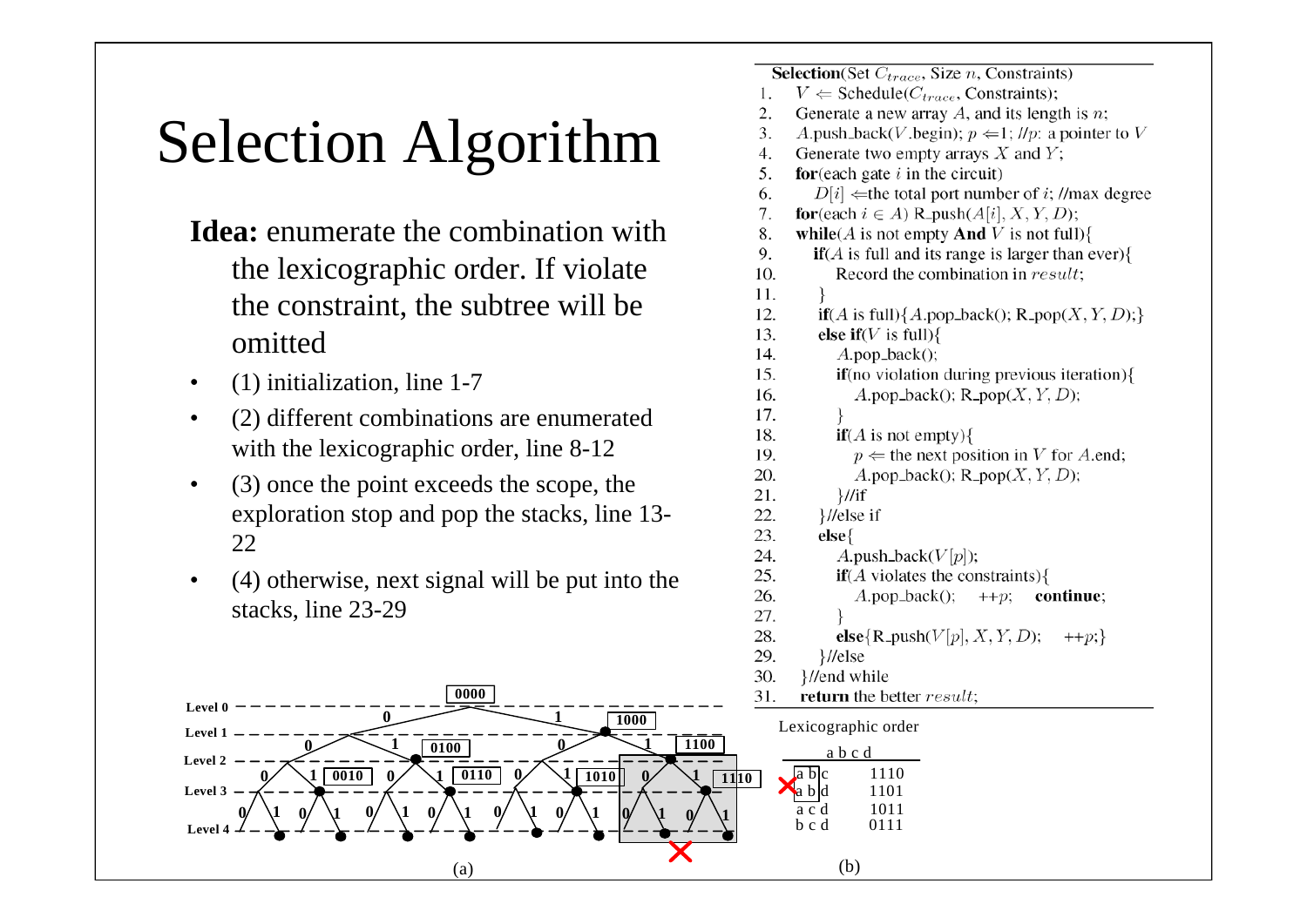### Two features

- • Pruning
	- –Each level in the binary tree represents the current signal is selected or not
	- Since the enumeration uses the lexicographic order, once the combination violates the constraints, there will be no necessary to explore its subtree
- • Stack structure
	- – Since the neighboring candidates have the similar segment, the intermediate results can be reused. We used the stack structure to settle this issue
	- – A: store the candidate signals; X: stores the restoration range of current signal; Y: records the additive length in X for each change





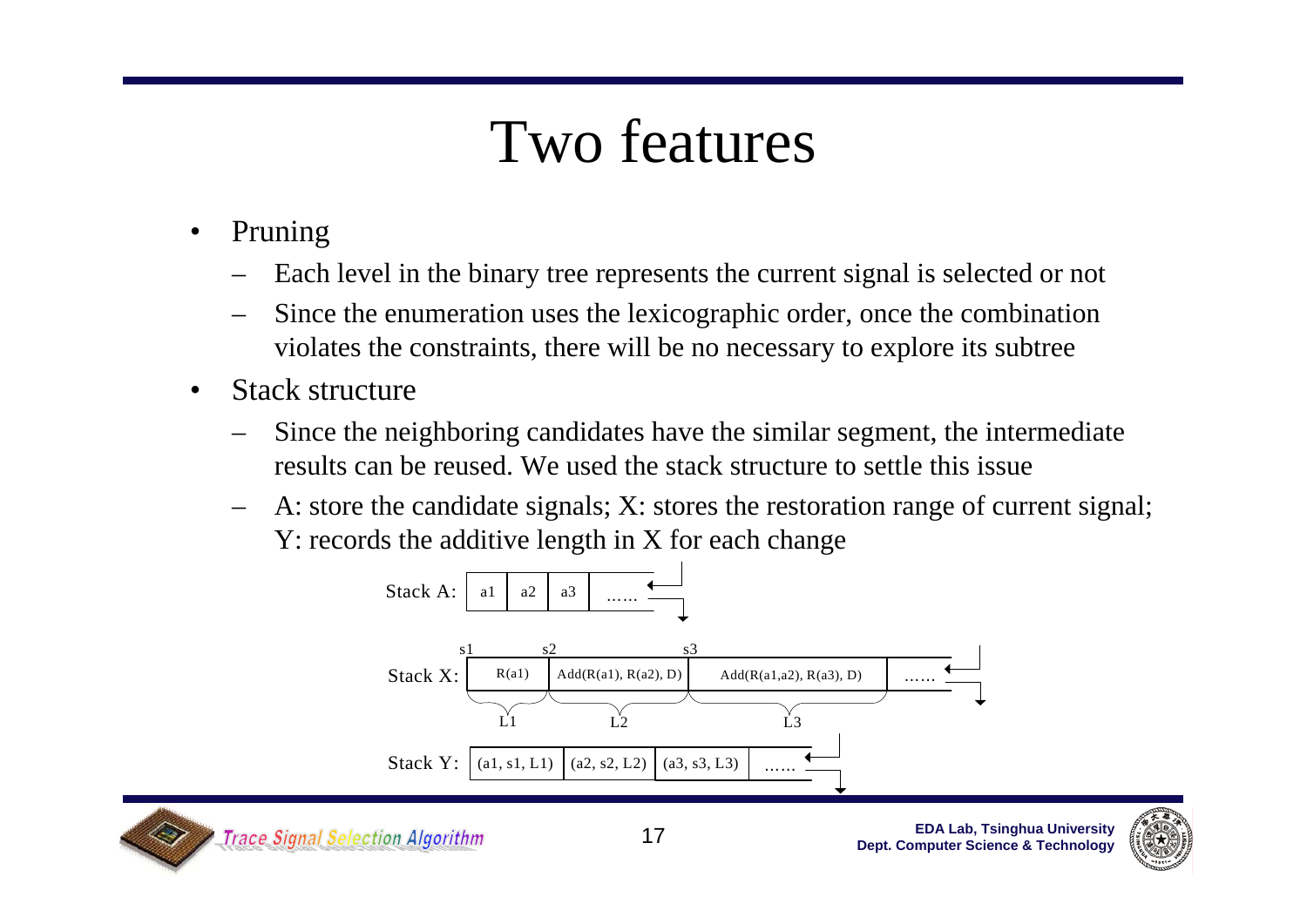- Introduction
- Algorithm
- Experiments
- Conclusion



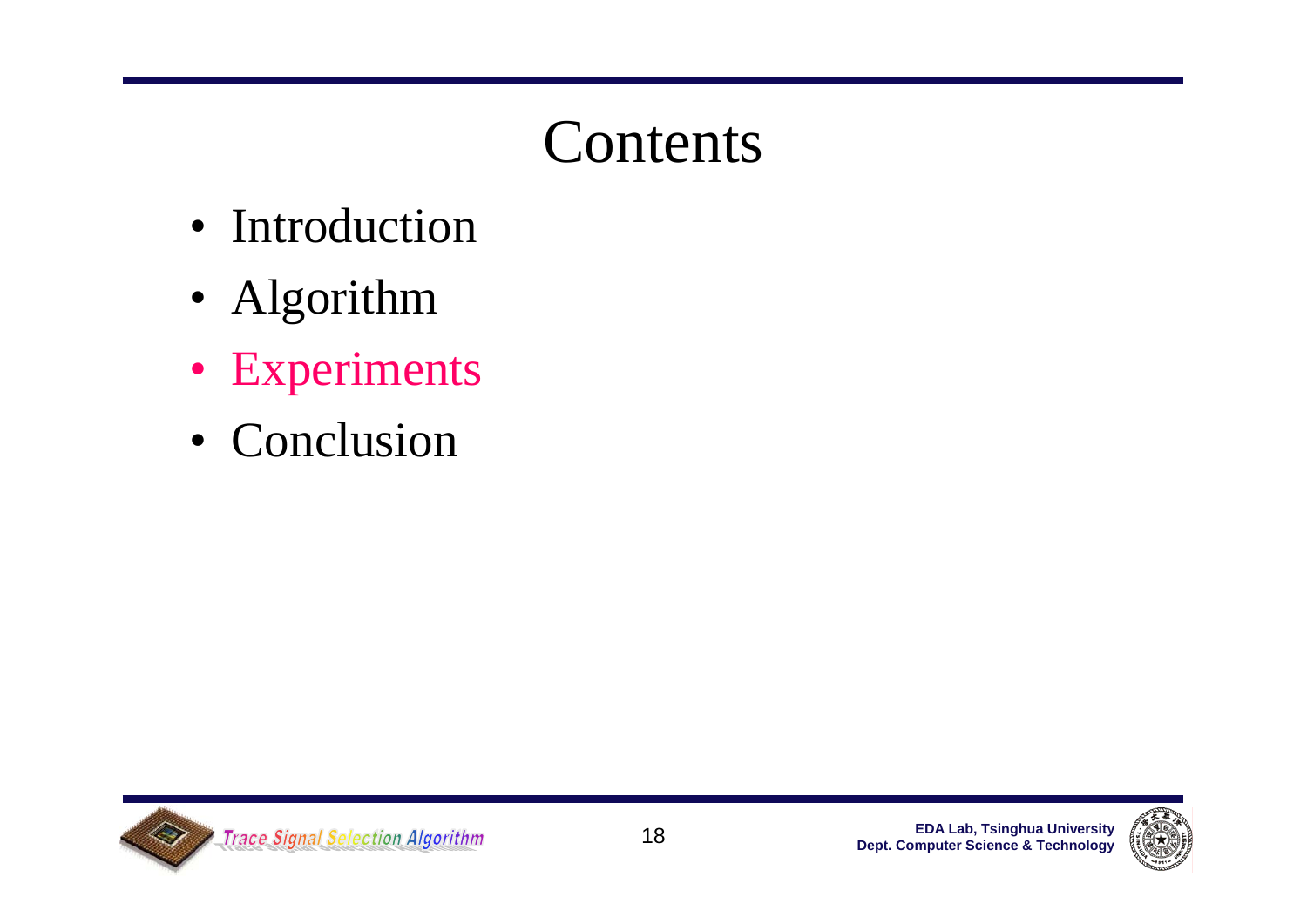## Experimental Setup

- • Setup
	- –Program with C++ on a Linux machine
	- –Intel Xeon 3GHz CPU and 4GB memory
	- –OS: Red Hat Enterprise Linux AS release 3
	- –Gcc 3.4.6 with option -03
- • Front-end
	- –Benchmarks: some circuits from ISCAS'89
	- We have implemented a random 0/1 generator, using C++ function *rand()*
	- –Trace buffer: 8\*4k, 16\*4k
- • Back-end
	- –Execution time: C++ function *clock*() and the macro CLOCKS\_PER\_SEC
	- –A simulator computes the restoration ratio *<sup>r</sup>*



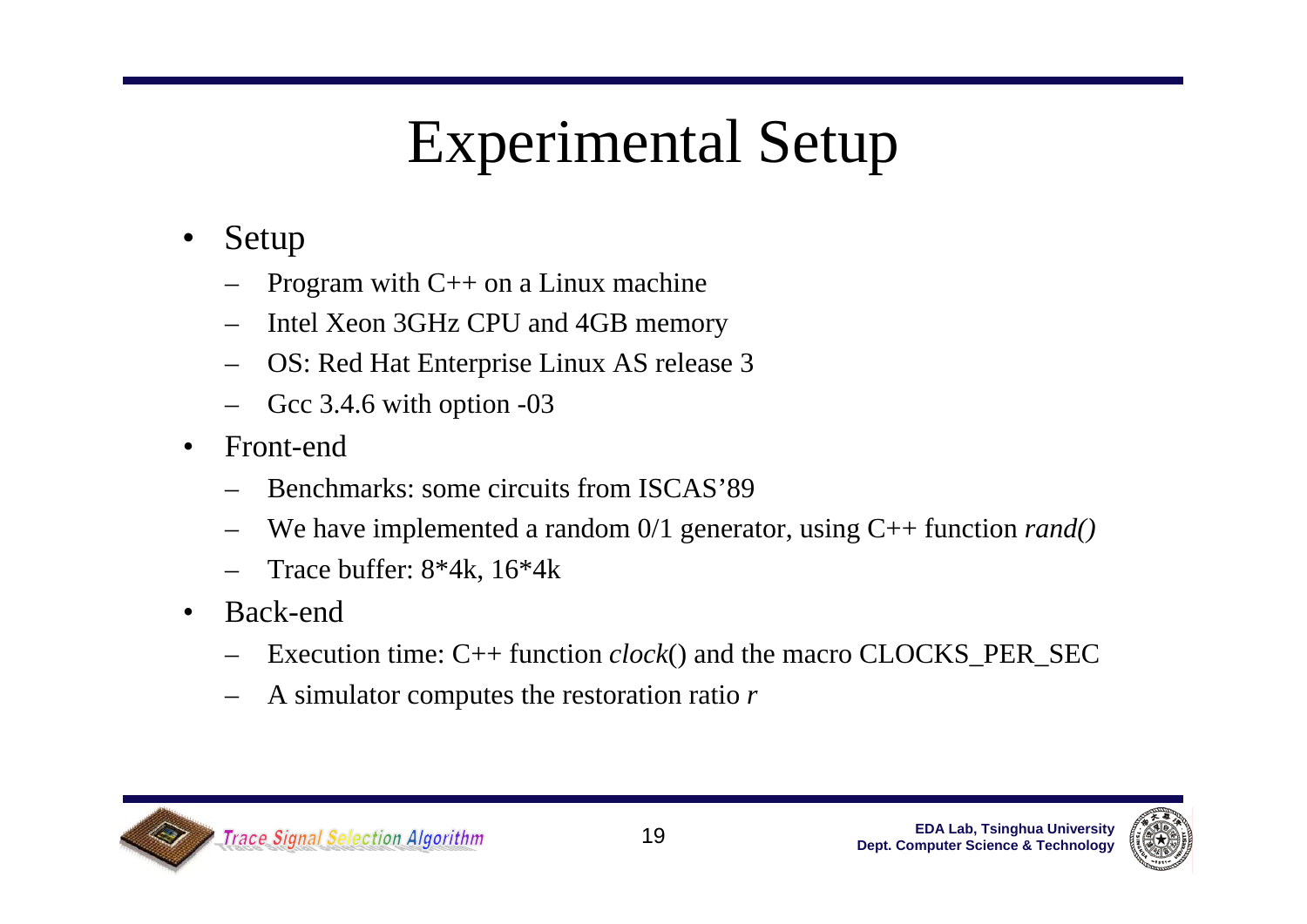### Results

#### •Comparison

– Ko's selection algorithm in DATE'2008, referred as "gradual"; Xiao's algorithm in DATE'2009, referred as "greedy"; Ko's similar method in TCAD'09, referred as "cover".

|       |           | gradual[6] |       |         | greedy[4] |      |                                        | cover [7] |      |         | <b>pruning</b> (proposed) | $\bigtriangleup r$ (x) |                                    |                                         |       |                   |
|-------|-----------|------------|-------|---------|-----------|------|----------------------------------------|-----------|------|---------|---------------------------|------------------------|------------------------------------|-----------------------------------------|-------|-------------------|
|       | name #DFF | # $RS$     |       | time(s) | #RS       | r    | time(s)                                | #RS       |      | time(s) | #RS                       |                        | time(s) $\parallel$ [6]            |                                         | $[4]$ | $\lceil 7 \rceil$ |
| s382  | 21        | 51987      | 2.625 | 2.90    | 55977     | 2.99 | 2.64                                   | 59986     | 3.49 | 0.42    | 40356                     | 11.09                  | 1.51                               | $\parallel$ 4.22 3.71 3.18              |       |                   |
| s641  | 19        | 43997      | 2.38  | 12.01   | 56107     | 4.51 | 7.96                                   | 50995     | 7.37 | 3.73    | 36321                     | 10.08                  | .71                                | $\parallel$ 4.24 2.24 $\overline{1.37}$ |       |                   |
| s1196 | 18        | 39664      | 2.24  | 6.18    | 39713     | 2.24 | 6.78                                   | 52164     | 5.34 | 1.24    | 33692                     | 9.42                   | 8.50                               | $\parallel$ 4.21 4.21 1.76              |       |                   |
| s1238 | 18        | 39664      | 2.24  | 5.88    | 39713     | 2.24 | 4.15                                   | 52164     | 5.34 | .10     | 33692                     | 9.42                   | 9.13                               | $\parallel$ 4.21 4.21 1.76              |       |                   |
| s1494 | 6         |            | .00   | 5.21    |           | L.00 | 7.75                                   | 12000     | 2.00 | 3.01    | 10090                     | 3.52                   | 12.66                              | $\parallel$ 3.52 3.52 1.76              |       |                   |
| s1423 | 74        | 262087     | 9.19  |         |           |      | 226.22 266530 14.33 152.20 262081 9.19 |           |      | 29.07   |                           |                        | 144415 37.10 105.32 4.04 2.59 4.04 |                                         |       |                   |

#### The results for the buffer 8\*4k

#### The results for the buffer 16\*4k

|       |           | gradual[6] |      |           | greedy[4]  |      |         | cover[7] |         |         | <b>pruning</b> (proposed) |            |         | $\bigtriangleup r$ (x) |      |      |
|-------|-----------|------------|------|-----------|------------|------|---------|----------|---------|---------|---------------------------|------------|---------|------------------------|------|------|
|       | name #DFF | #RS        |      | time(s)   | #RS        |      | time(s) | #RS      |         | time(s) | #RS                       |            | time(s) | [6]                    | [4]  | [7]  |
| s382  | 21        | 19997      |      | 4.31      | 55977      | 2.99 | 2.37    | 59986    | 3.49    | 0.39    | 40356                     | .09        | 1.01    | 8.47                   |      | 3.18 |
| s641  | 19        | 1999       | .19  | 15.99     | 56107      | 4.51 | 7.04    | 50995    | 7.37    | 2.25    | 36321                     | 10.08      | 1.13    | 18.47                  | 2.24 | 1.37 |
| s1196 | 18        | 7997       | - 12 | 7.22      | 7999       | 1.12 | 8.39    | 52164    | 5.35    | 0.96    | 33692                     | 9.42       | 7.08    | 8.41                   | 8.41 | 1.76 |
| s1238 | 18        | 7997       |      | 9.72      | 7996       | l.12 | 7.45    | 52164    | 5.34    | 1.10    | 33692                     | 9.42       | 13.73   | 18.41                  |      | 1.76 |
| s1423 | 74        | 230318     | 4.59 | 357<br>53 | 246605 21. | .55  | 90.88   | 258111   | 8<br>17 | 27.29   | 144415                    | 37.<br>-10 | 80.39   | ll 8.08                | .72  | 4.54 |



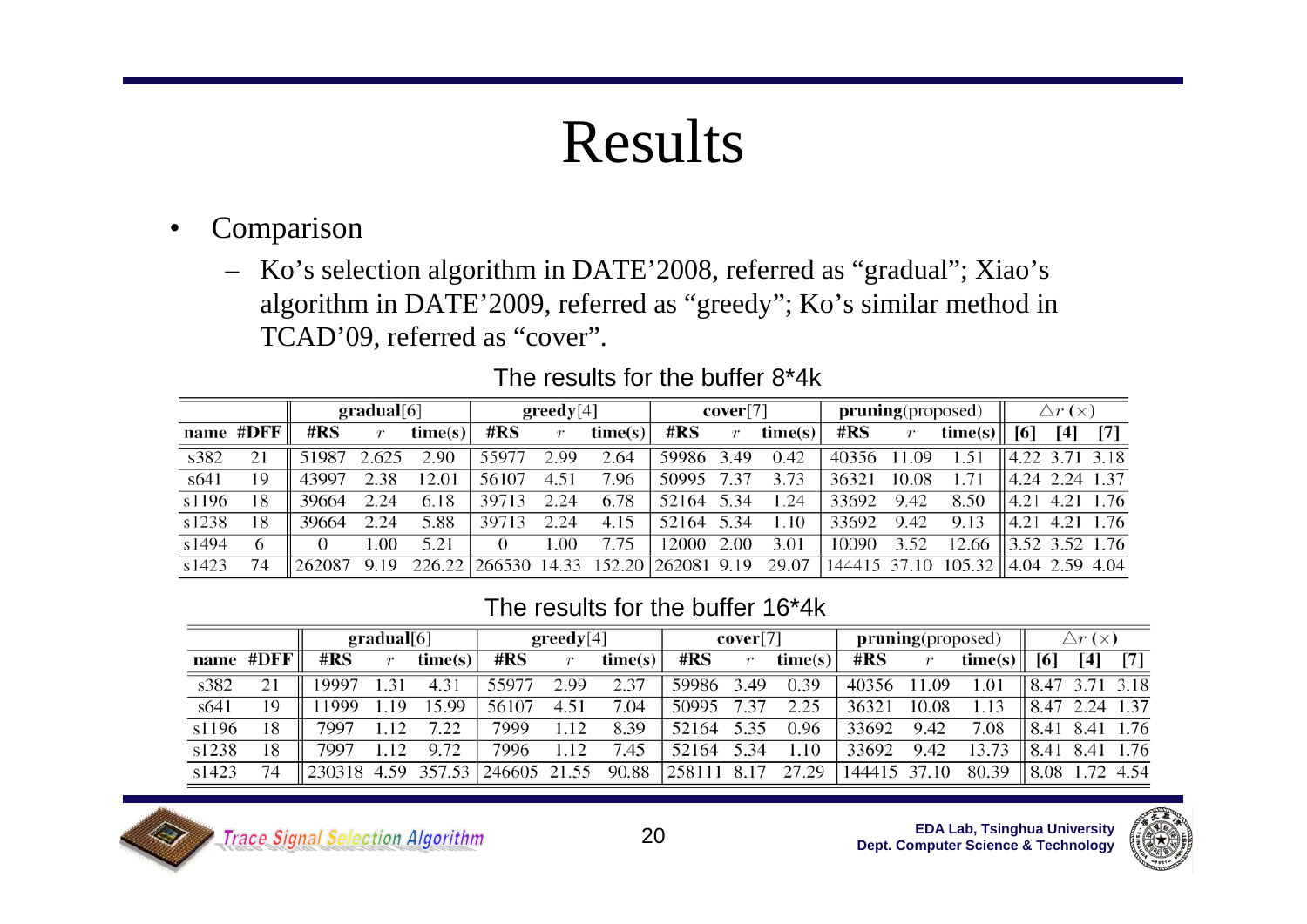### Results

- • Two tables
	- –The results when 8 nodes and 16 nodes are selected as trace signals
	- –"#TN" means the number of selected trace signals; "#RS" is the number of restoration states
	- –"r" is the restoration ratio and "time" is execution time
- • Results
	- – The proposed algorithm can bring a higher restoration ratio than the previous methods, about 2 - 4 times
	- When the number of the trace nodes increases, our improvement on the ratio may be higher
- • Limitation
	- – Although pruning technique is used to reduce the huge search space, the executing time will still rise rapidly when the circuit size increases



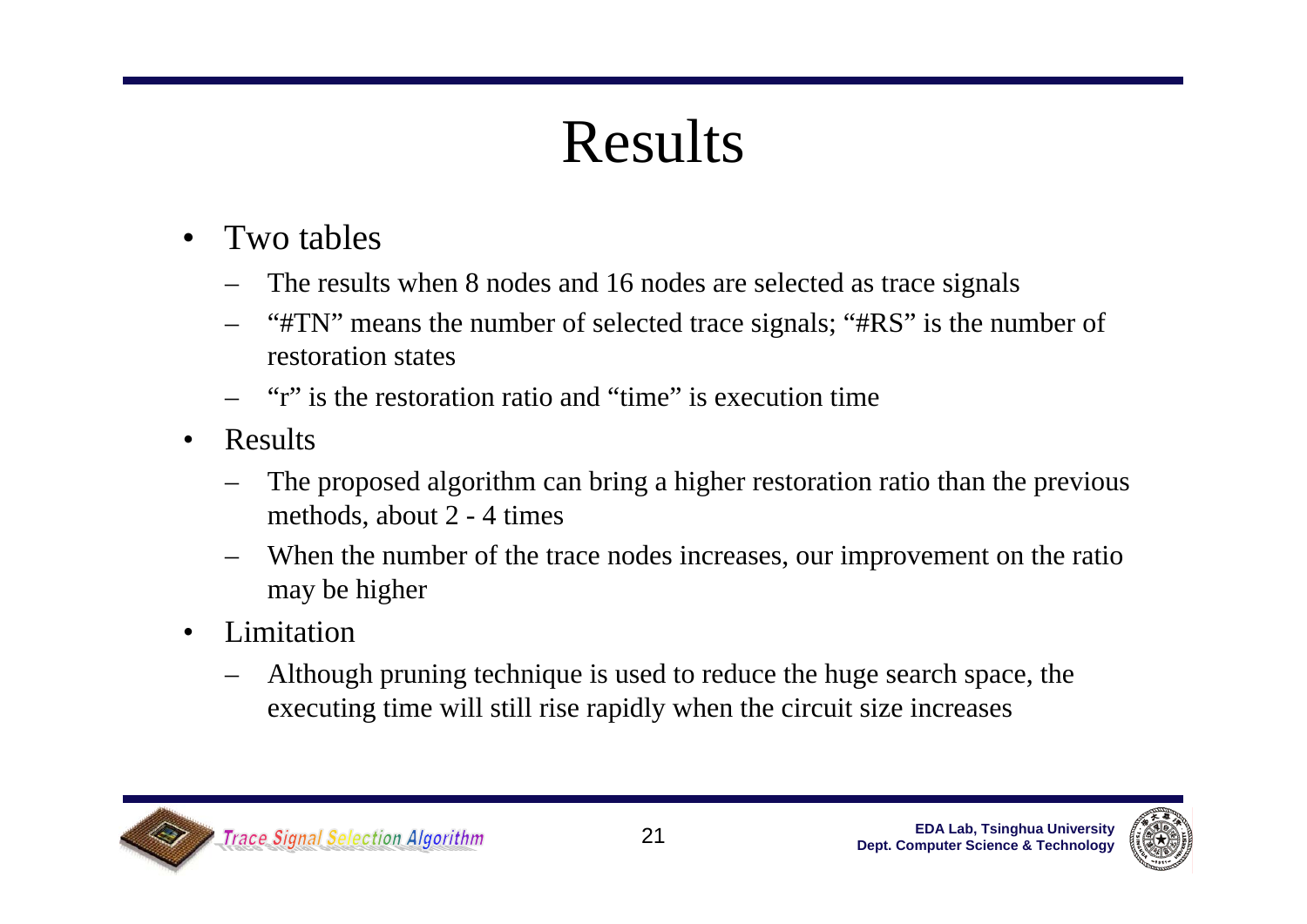- Introduction
- Algorithm
- Experiments
- Conclusion



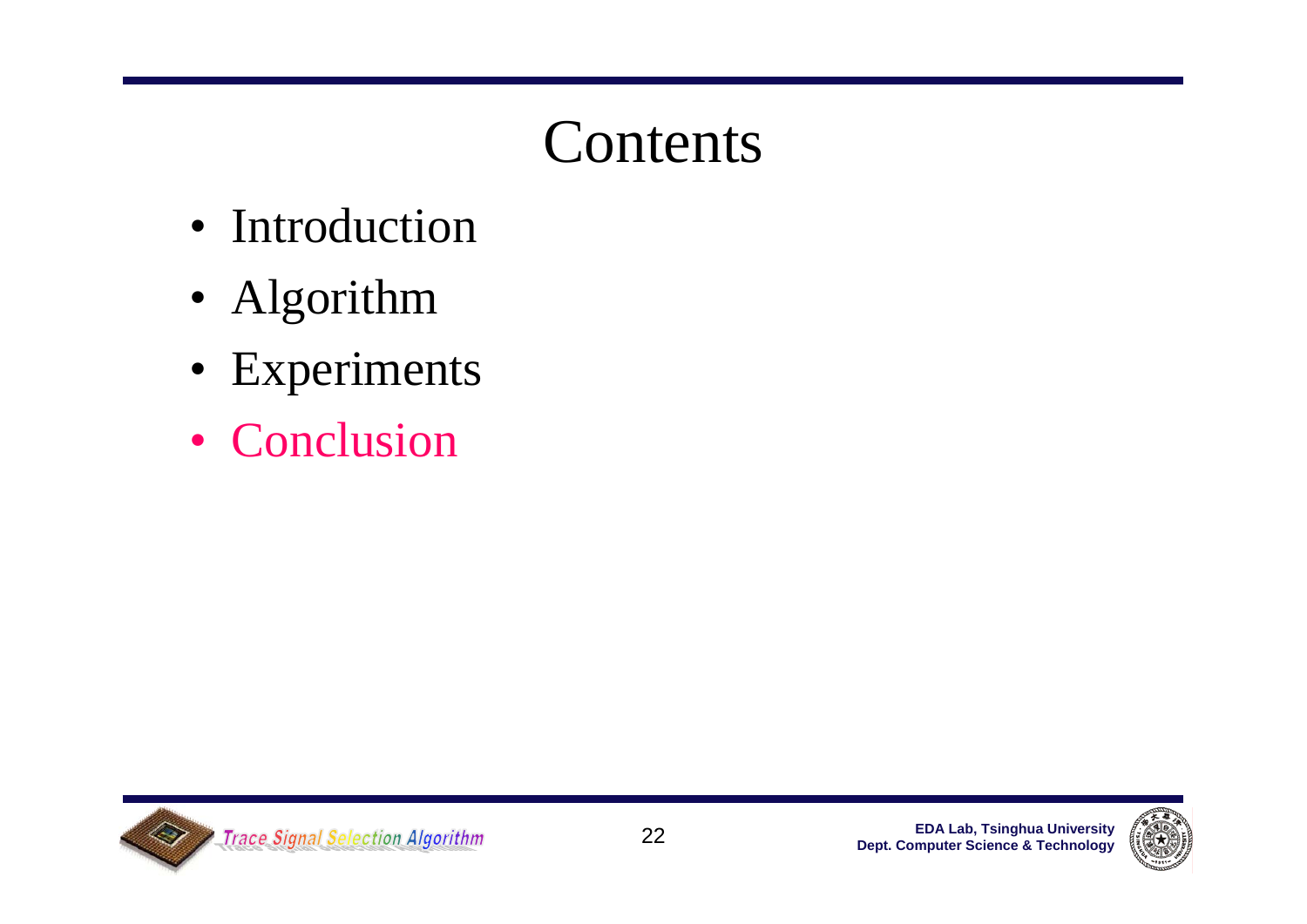### Conclusion

### • Conclusion

- This paper proposes a pruning-based trace signal selection algorithm to improve the restoration ratio for the data acquisition in the postsilicon validation
- The algorithm generate the visible restoration range for each FF, and explore different enumerations to find the better one. To accelerate the efficiency, it proposes the CNF-based constraints for the exhaustive pruning
- Future work
	- How to enhance the efficiency during the trace signal selection will be our emphasis